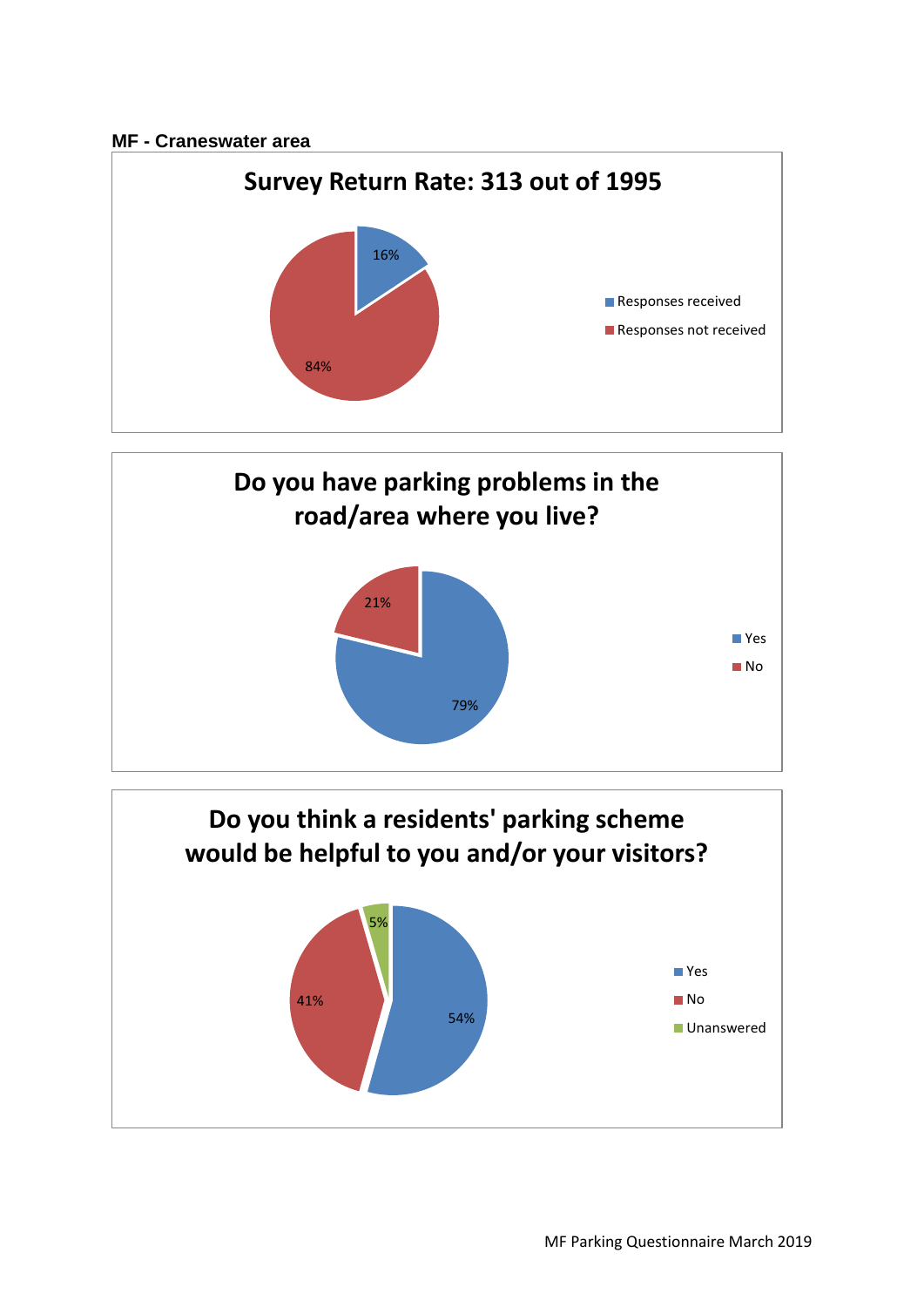



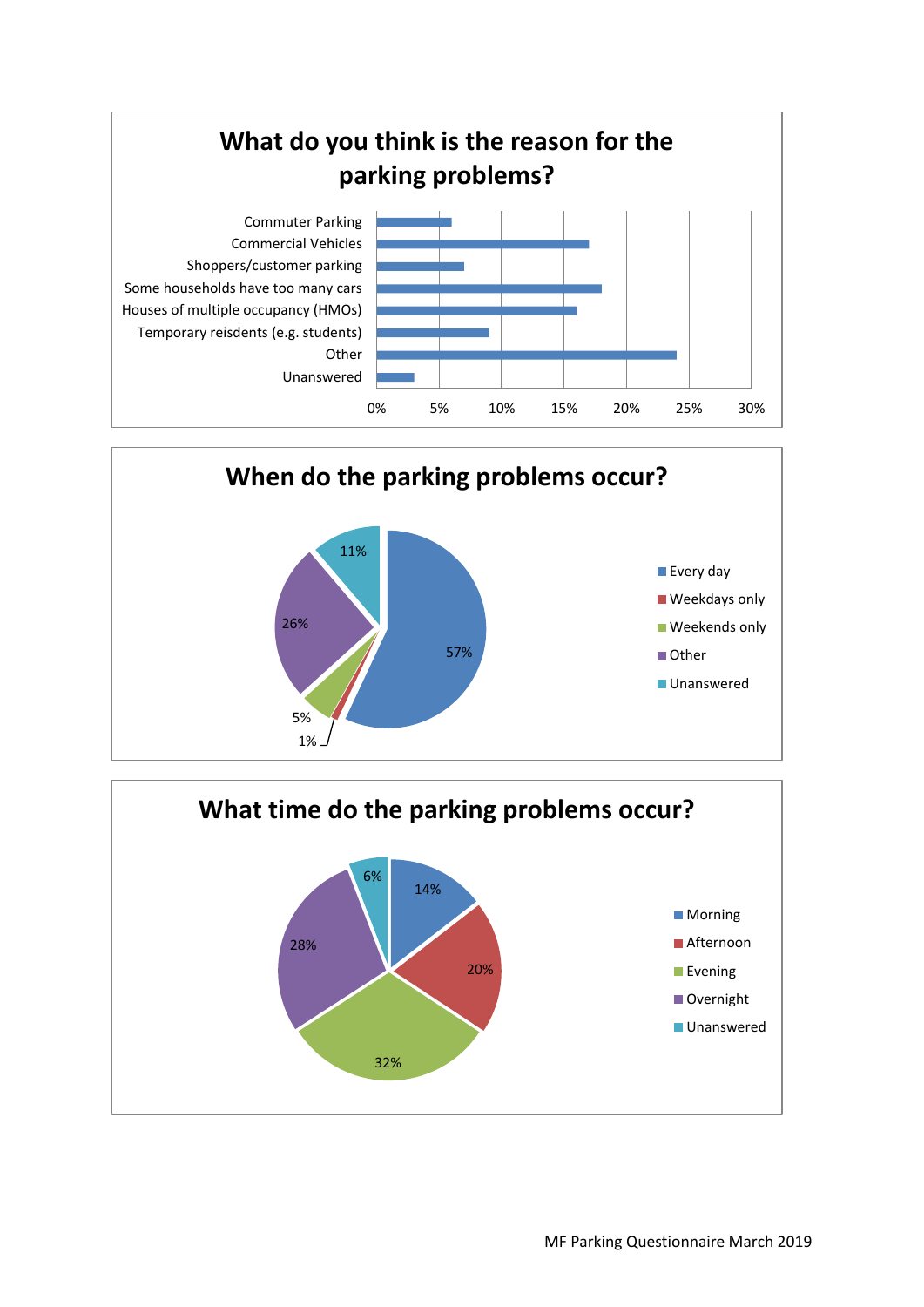



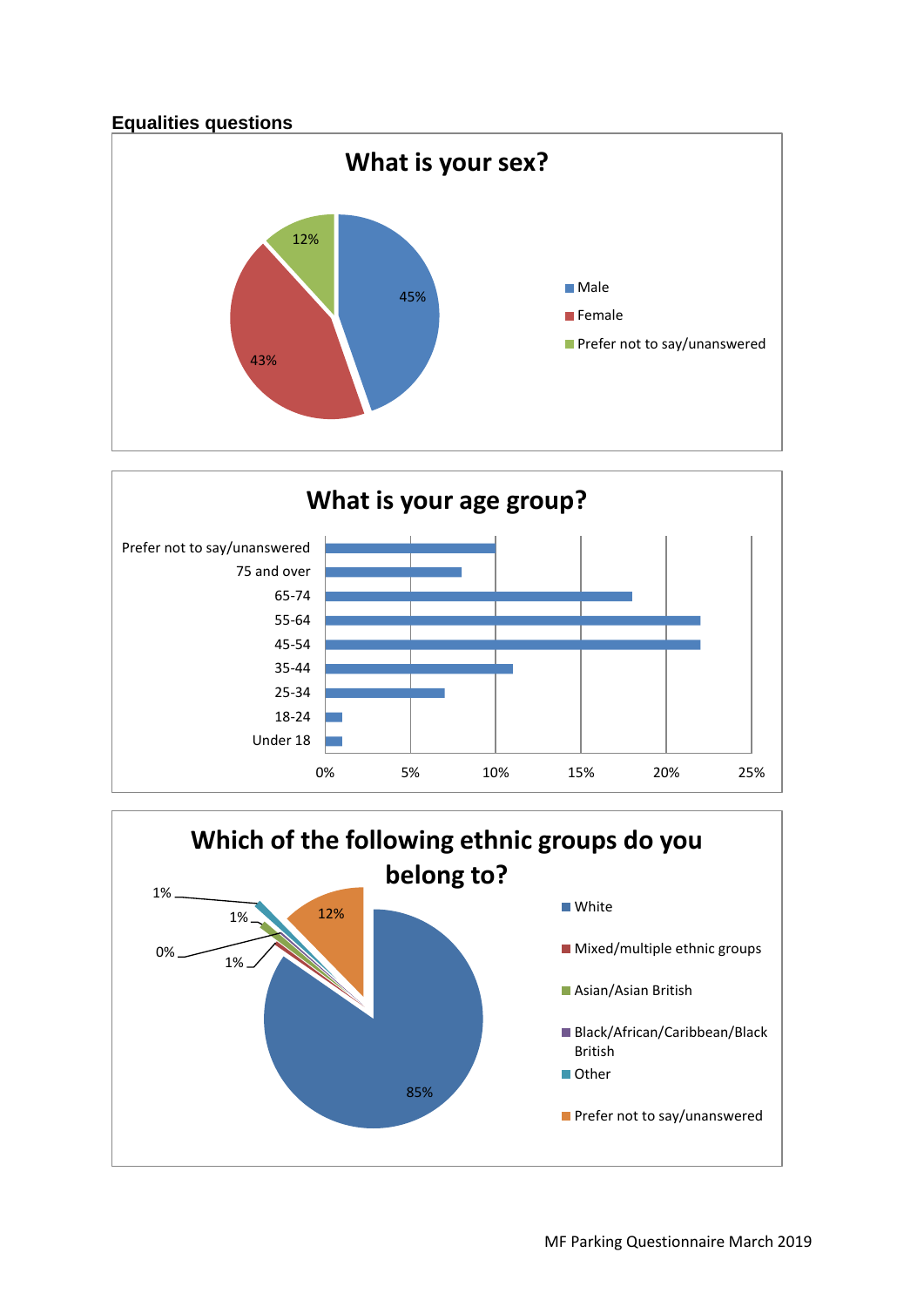



| <b>Road Name</b>          | For      | <b>Against</b>  | <b>Undecided</b> | No. of<br>surveys<br>received | No. of<br>properties<br>surveyed |
|---------------------------|----------|-----------------|------------------|-------------------------------|----------------------------------|
| Albert Road (part)        | 3        | 3               | 0                | 6                             | 77                               |
| Alhambra Road             | 5        | $\overline{2}$  | ი                | 7                             | 151                              |
| Allen's Road              | 8        | 12 <sup>2</sup> |                  | 21                            | 46                               |
| <b>Bembridge Crescent</b> | 6        | 9               | ი                | 15                            | 40                               |
| <b>Chewter Close</b>      | 0        | 0               | 0                | 0                             | 25                               |
| <b>Craneswater Gate</b>   | $\Omega$ | 0               | 0                | $\Omega$                      | 4                                |
| <b>Craneswater Park</b>   | 8        | 6               |                  | 15                            | 173                              |
| Craneswater<br>Avenue     | 15       | 13              |                  | 29                            | 69                               |
| Dorrita Close             | 0        | 3               | 0                | 3                             | 5                                |
| Festing Road (part)       | 5        | 1               | 0                | 6                             | 53                               |
| Gain's Road               | 18       | 12              | 3                | 33                            | 84                               |
| Granada Road              | 7        | 8               |                  | 16                            | 232                              |
| <b>Herbert Road</b>       | 5        | 3               | በ                | 8                             | 39                               |